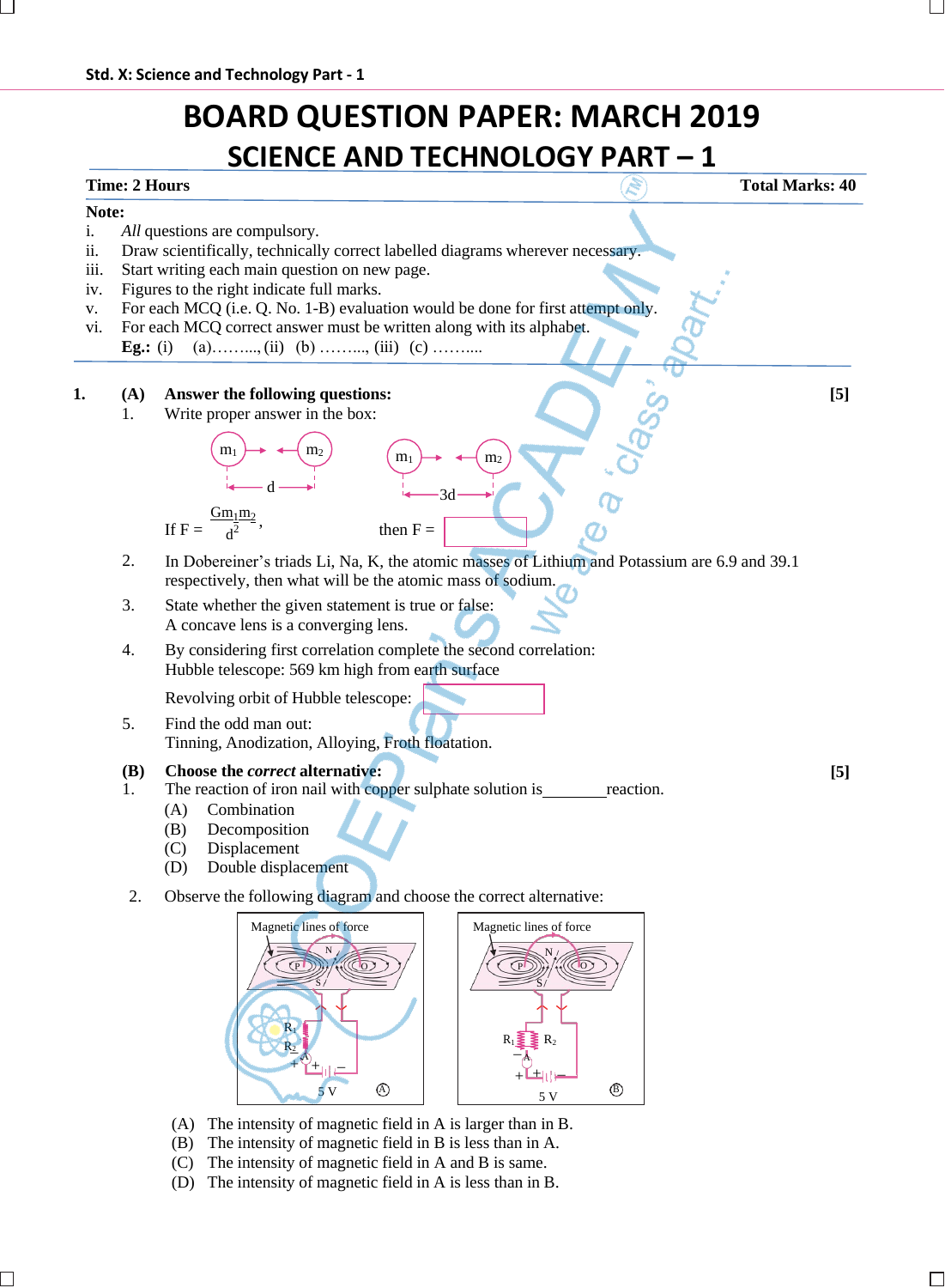### **Board Question Paper: March 2019**

- Homologous series of alcohols 3. A ray of light makes an angle of  $50^{\circ}$  with the surface  $S_1$  of the glass slab. Its angle of incidence will be (A)  $50^{\circ}$  (B)  $40^{\circ}$ (C)  $140^{\circ}$  (D)  $0^{\circ}$ 4. Water expands on reducing its temperature below  $\degree$ C.  $(A)$  0 (B) 4 (C) 8 (D) 12 5. The carbon compound is used in daily life is . (A) Edible oil (B) Salt (C) Carbon dioxide (D) Baking soda 2. **Attempt** any *five* of the following questions: [10] 1. Two tungsten bulbs of power 50 W and 60 W work on 220 V potential difference. If they are connected in parallel, how much current will flow in the main conductor? 2. Give scientific reason: In the electric equipment producing heat e.g. iron, electric heater, boiler, toaster etc., an alloy such as Nichrome is used, not pure metals. 3. A metal ball of mass 5 kg falls from a height of 490 m. How much time it will take to reach the ground?  $(g = 9.8 \text{ m/s}^2)$ 4. Write names of first four homologous series of alcohols: 5. Observe the following figure and complete the table: **Points Answers** i. Position of the object ii. Position of the image iii. Size of the image iv. Nature of the image B B  $2F_1$  A  $F_1$  A  $\overline{O}$   $F_2$   $2F_2$ 
	- 6. Out of sodium and sulfur which is a metal? Explain its reaction with the oxygen.
	- 7. A tapping vessel opens in a tank like container that is tapering on the lower side. The tank has an outlet for water on the upper side and a water inlet on the lower side. Finely ground ore is released in the tank. A forceful jet of water is introduced in the tank from lower side and gangue particles and pure ore are separated by this method.
		- i. The above description is of which gravitation separation method?
		- ii. Draw labelled diagram of this method.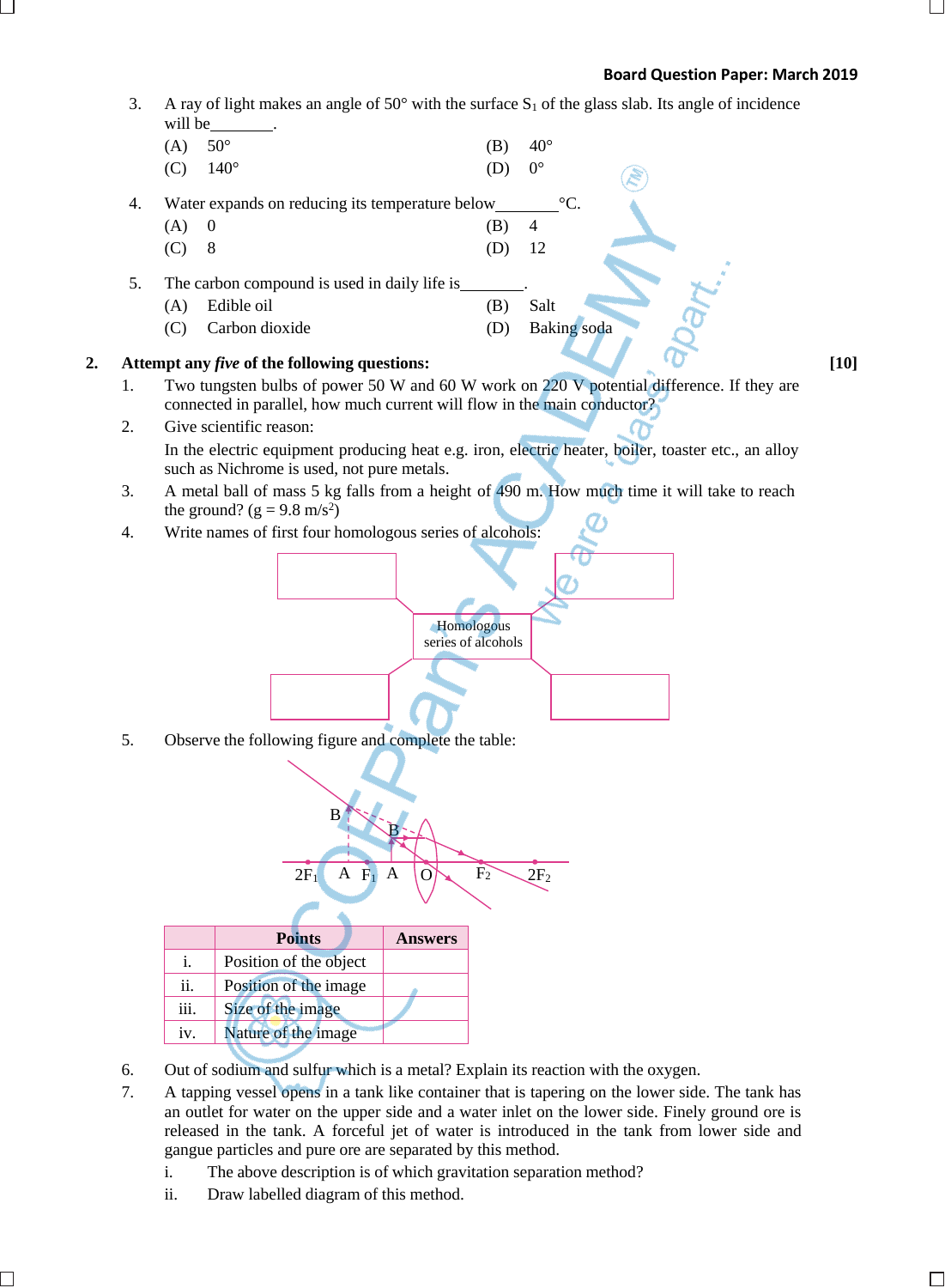### **Std. X: Science and Technology Part - 1**

## **3. Attempt any** *five* **of the following questions: [15]**

- 1. What would be the value of 'g' on the surface of the earth if its mass was twice and its radius half of what it is now?
- 2. Write merits of Mendeleev's periodic table.
- 3. Study the following chemical reaction and answer the questions given below:

 $AgNO_{3(aq)} + NaCl_{(aq)} \longrightarrow AgCl_{(s)} \downarrow + NaNO_{3(aq)}$ (Precipitate)

- i. Identify and write the type of chemical reaction.
- ii. Write the definition of above type of chemical reaction.
- iii. Write the names of reactants and products of above reaction.
- 4. Explain the following temperature Vs time graph:



- 5. Surabhi from std. X uses spectacle. The power of the lenses in her spectacle is 0.5 D. Answer the following questions from the given information:
	- i. Identify the type of lenses used in her spectacle.
	- ii. Identify the defect of vision Surabhi is suffering from.
	- iii. Find the focal length of the lenses used in her spectacle.
- 6. Complete the following table:

| Sr. No. | <b>Common Name</b> | <b>Structural Formula</b> | <b>IUPAC Name</b> |
|---------|--------------------|---------------------------|-------------------|
|         | Ethylene           | $CH2 = CH2$               | .                 |
|         | .                  | <b>CH<sub>3</sub>COOH</b> | Ethanoic acid     |
|         | Methyl alcohol     | .                         | Methanol          |

7. What is meant by space debris? Why there is need to manage the debris?

### **Q.4. Answer any** *one* **of the following questions: [5]**

1. Taking into consideration the period of the elements given below, answer the following questions:

| <b>Elements</b> | <b>Atomic Radius</b><br>(pm) |  |
|-----------------|------------------------------|--|
|                 | $\overline{66}$              |  |
| B               | 88                           |  |
| C               | 77                           |  |
| N               | 74                           |  |
| Be              | 111                          |  |
| Li              | 152                          |  |

- i. Arrange the above elements in a decreasing order of their atomic radii.
- ii. State the period to which the above elements belong.
- iii. Why this arrangement of elements is similar to the above period of modern periodic table?